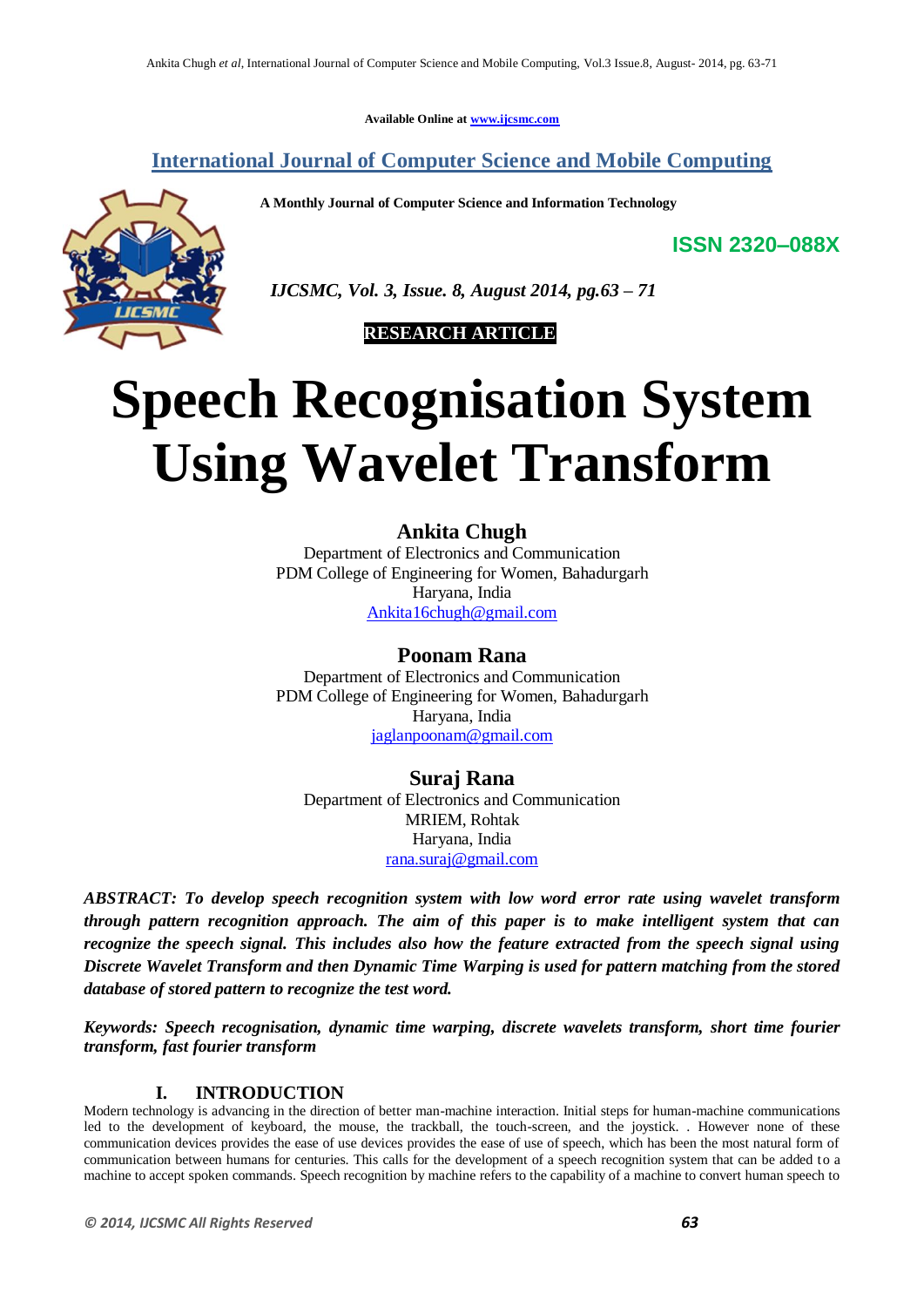a textual form, providing a transcription or interpretation of everything the human speaks while the machine is listening. Speech recognition is the classification of spoken words by a machine. The words are transformed into a format that a machine can understand then matched in some way against a template or dictionary of previously identified sounds. There are several issues when developing a speech recognition system. One is to determine if the system will be for a single user or many different users. The first type of system is called a speaker dependent system and is much easier to develop because system only has to determine what a single user has uttered. The template or database consists of signals recorded by the same user that is going to use the system. The second is a speaker independent system. The speech recognition is divided into two stages one is training stage and another is recognition stage. In training stage speech features are extracted and saved to make a reference template. The recognition phase may be divided further into two stages .The first one is the feature extraction stage wherein short time temporal or spectral features are extracted. The second one is the classification stage wherein the derived parameters are compared with stored reference parameters and decisions are made based on some kind of minimum distortion rule. For feature extraction, some kind of transformation is used which can give time-frequency analysis of the speech signal, Short Time Fourier Transform, Linear Predictive Coding are a few of them. Wavelets can also be used in creating a speech recognizer. A wavelet is a wave of finite duration and finite frequency. They have the ability to capture localized features of a signal and act in much the same way as the Fourier transform acts with sine's and cosine's. Because of this good localization of features, wavelets can be very useful in speech recognition. The wavelet transform is a technique that processes data at different resolutions and scale. The output of the wavelet transform is a set of approximation coefficients and a set of detail coefficients. By taking the wavelet transform of the previous ones approximation coefficients, more and more octaves can be generated. In this work, Discrete Wavelet Transform is used for feature extraction.

## **II. BACKGROUND**

Problems in recognizing speech include noise, speaker variations, and differences between the training and testing environments, such as the microphones used **[1].** One way of dealing with this is to adapt the recognition system's internal model (i.e. Hidden Markov Model weights). Another is to normalize the new speech to conform to the training data. Variations with different speakers mean that speaker dependent systems usually do better than speaker-independent ones, since the former uses the speaker for training. Dynamic Time Warping, or a similar algorithm, is necessary because of the non-uniform patterns of different speech signals. Also, different speakers will more than likely say the same words at different rates. This means that a simple linear time alignment comparison, such as the root square mean error, cannot be used efficiently. One way to do speech recognition is phoneme-based indexing **[2].** A phoneme is a basic sound in a language, and words are made by putting phoneme together. One method is to consider the trip hone, a set of three phonemes where a phoneme is considered with its left and right neighbors **[3].**Therefore, this method identifies speech based on its component phonemes. We are not trying to match a spoken word to a word list, but rather output the phonemes detected. For example, if the user says the word "pocket", our system should output "p", "ah", "k", "eh", and "t". Our approach includes the wavelet transform, shown in figure 1 **[4].** This figure shows that 1-dimensional signals broken into two signals by low-pass and highpass filters. The down samplers (shown as an arrow next to the number2) eliminate every other sample, so that the two remaining signals are approximately half the size of the original. As this figure shows, the low-pass (approximate) signal can be further Decomposed, giving a second level of resolution (called an octave). The Number of possible octaves is limited by the size of the original signal, though a number of octaves between 3and 6 is common. Wavelets express signals as sums of wavelets and their dilations and translations. They act in a similar way as Fourier analysis but can approximate signals which contain both large and small features, as well as sharp spikes and discontinuities. This is due to the fact that wavelets do not use a fixed time frequency window. The underlying principle of wavelets is to analyze according to scale.



Fig. 1 Discrete Wavelet Transform

## **III. LITERATURE SURVEY**

Many different method**s, algorithms, and mathematical** models have been developed to help with speech analysis and speech recognition. This section points out advances and techniques that have been and are being applied to the speech recognition process. One method of feature extraction for phoneme recognition proposed by **Long and Dutta [5]** is to transform a signal by choosing the best-suited wavelet basis for the given problem. This is known as Best-basis algorithm and results in adaptive time-scale analysis. The goal is to find a basis, which can most uniquely represent a signal in the presence of other known classes. They used two separate dictionaries as their library of basis, one containing wavelet packets and the other containing smooth localized cosine packets. The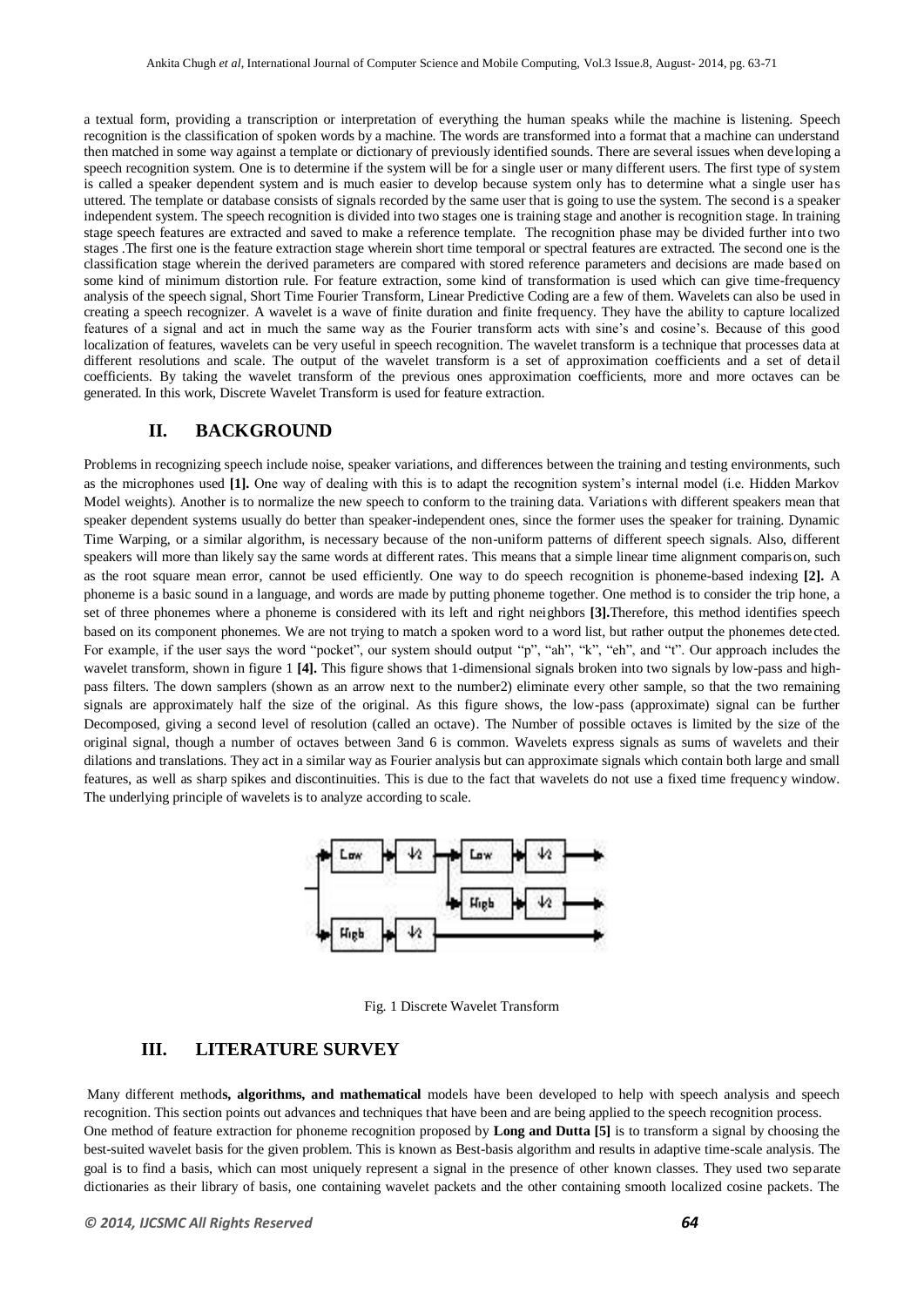most suitable basis is chosen by picking the one that gives minimum entropy from all of the others. Wavelet Packets are a subset of the wavelet transform, and offer greater flexibility for the detection of oscillatory or periodic behavior. The training features for a feedforward neural network was obtained using the best-basis paradigm, and a dictionary was chosen for each phoneme by a minimum cost function. Five nodes for the neural network classifier were used after they determined that this was a suitable number. Their method was tested on a few phonemes taken from the same user but uttered in different words.

Gouvea et al. [6], design procedures to improve the accuracy of speech recognition systems in noisy environments, as well as normalizing speech signals to account for different speakers. They used recording from the 1995 ARPA Hub 3 which contained recordings of speech in both clean and noisy environments. The 1995 ARPA Hub 3 task was designed to test speech recognition systems for a variety of recording conditioned. Different environments were used for recording as well as different microphones. Initially, signals were classified as clean or noisy using the difference between the minimum and the maximum values of the zeroth order cepstral coefficient. The minimum value of the zeroth-order cepstral coefficient is a measure of the noise in the signal, and the maximum value of the zeroth-order cepstral coefficient is the measure of signal itself. The difference between these is then a measure of the signal to noise ratio. Cepstral coefficients are a result of using the Fourier transform on the spectral magnitudes of the signal. These coefficients are often used as an input to hidden Markov models. The signal classified as "clean" was processed differently from those that were classified as "noisy". Codebook dependent cepstral normalization was used to attempt to estimate the noise and filter that would best represent the reference static. To help with speaker normalization, a warping function was found by looking the Gaussian mixture models of each speaker compared to a model made for a prototype speaker. An optimal warping function is then found for each speaker using this method. Hidden Markov Models were created for a generic speaker based on the optimal warping function. With these techniques, the word recognition rate was lessened, especially for noisy speech.

**Hauptman** [7] proposed a system to recognize speech that would get its information from closed-captioned television. The television data would be used for training a speech recognition system. Recognizing speech typically involves models for acoustics, language, and pronunciations. The acoustic model often uses neural networks (NN) and/ or Hidden Markov Models. These approaches require accurate training data, generated by the laborious process of humans listening to speech and typing the words. This work is challenging, since transcribers sometimes misspell words, insert extra words, and leave out other words, leading to a word error rate (WER) of 17% for prime time news programs. Other problems with analyzing speech are silences and extraneous noise made by the speaker.

**Ganapathiraju et al [8]** used a syllable-based system for large vocabulary continuous speech recognition. A large vocabulary is typically larger than 1000 words. Continuous speech is like having a normal conversation. There is no stopping after each sound or word but rather a constant utterance by a user. An example of continuous speech would be dictation where complete sentences and ideas are given without pause. Continuous speech is more difficult to recognize because there are no obvious start and end points of the phoneme or words. The speech recognizer is constantly running, listening for sounds to interpret. A syllable-based system uses a longer time frame, which should model the variations in pronunciations. The performance of this system is compared to using a triphone system. The decision to use syllables instead of phonemes is based on the fact that a lot of words tend to run into each other during speech, and a lot of phonemes get deleted when people speak. For example, a sentence starting as "Did you get ..." could be heard as the first two words merged into the third word as "jh y u g eh". Because of this, the syllable may be a more stable unit to work with for speech recognition. The syllable based and tri-phone systems were both based on a standard large vocabulary continuous speech recognition system developed from a commercial package, HTK. HTK stands for Hidden Markov Model Toolkit, and was developed at the Speech Vision and Robotics Group of the Cambridge University Engineering Department. It is portable toolkit for building and manipulating hidden Markov models. This syllable based system did well in recognizing the alphabet but lagged in digit recognition.

## **IV. SPEECH RECOGNITION**

Speech recognition system have three approaches namely:

- 1. The acoustic-phonetic approach
- 2. The pattern recognition approach
- 3. The artificial intelligence approach

#### **The acoustic-phonetic approach:**

The acoustic phonetic approach is based on the theory of acoustic phonetics that postulates that there exits finite, distinctive phonetic (phonemes) units in spoken language and that the phonetic units are broadly characterized by a set of properties that are manifest in the speech signal, or its spectrum, over time. Even though the acoustic properties of phonetic units are highly variable, both with speakers and with neighboring sounds (the so-called articulation effect), it is assumed in the acoustic-phonetic approach that the rules governing the variability are straightforward and can be readily learned (by a machine).The acoustic-phonetic approach is a spectral analysis of the speech combined with a feature detection that converts the spectral measurements to a set of features that describe the broad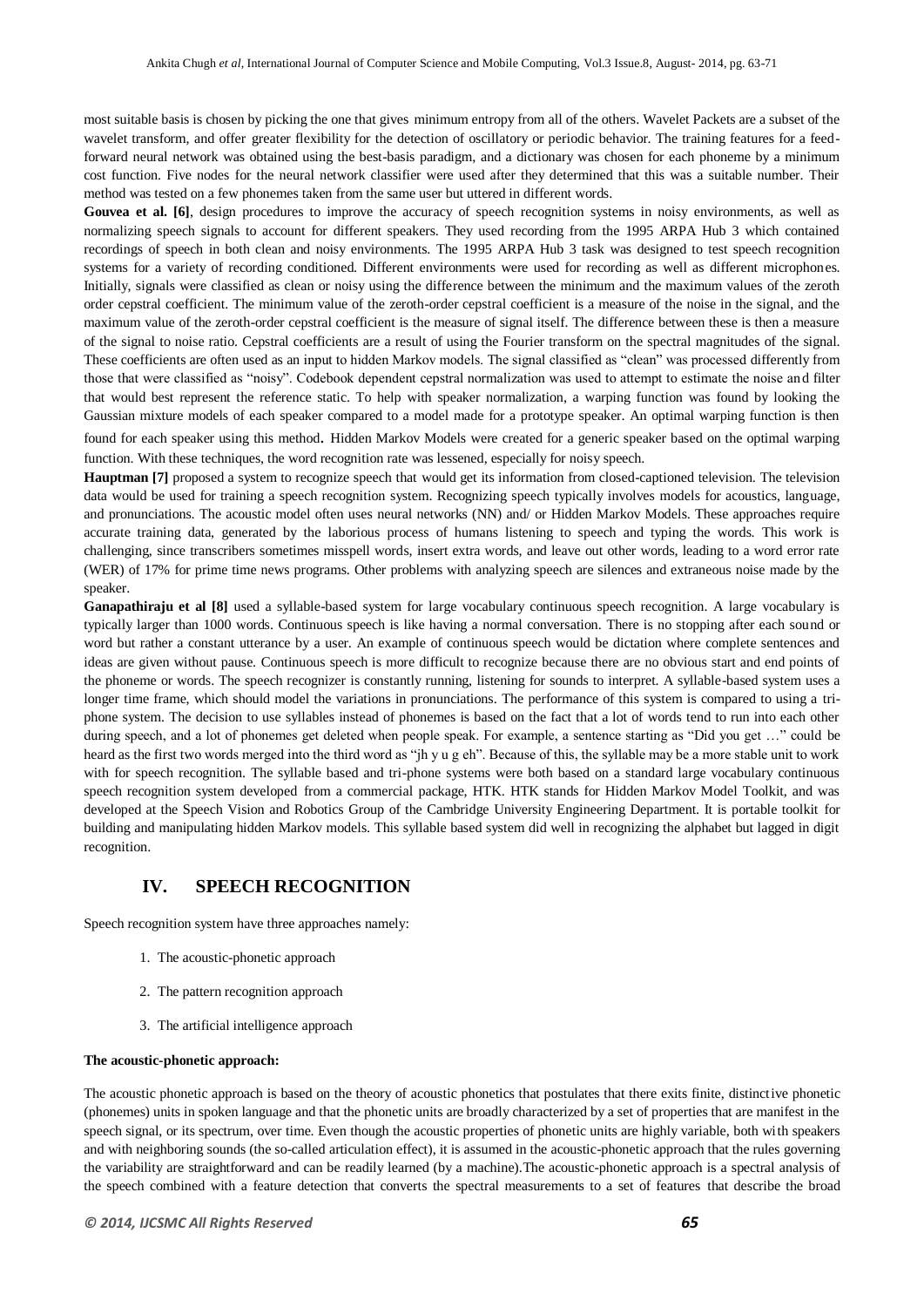acoustic properties of the different phonetic units. The next step is a segmentation and labeling phase in which the speech signal is segmented into stable acoustic regions, followed by attaching one or more phonetic labels to each segmented region, resulting in a phoneme lattice characterization of the speech. The last step in this approach attempts to determine a valid word (or string of words) from the phonetic label sequences produced by the segmentation to labeling.

#### **Pattern recognition approach:**

The pattern recognition approach involves two essential steps – namely, pattern training, and pattern comparison. The essential feature of this approach is that it uses a well-formulated mathematical framework and establishes consistent speech-pattern representations, for reliable pattern comparison, from a set of labeled training samples via a formal training algorithm. A speech pattern representation can be in the form of a speech template or a statistical model (e.g. a HIDDEN MARKOV MODEL or HMM) and can be applied to a sound (smaller than a word), a word, or a phrase. In the pattern comparison stage of the approach, a direct comparison is made between the unknown speeches (the speech to be recognized) with each possible pattern learned in the training stage in order to determine the identity of the unknown according to the goodness of the match of the patterns. The pattern matching approach has become the predominant method of speech recognition in the last decade.

#### **Artificial Intelligence approach:**

The basic idea of artificial intelligence approach is to compile and incorporate knowledge from variety of sources to realize the different stages of speech recognition system. This approach is a hybrid of the acoustic-phonetic approach and the pattern recognition approach. It exploits the ideas and concepts of both methods and attempts to mechanize the recognition procedure according to the way a person applies his intelligence.

### **V. DISCRETE WAVELET TRANSFORM**

The discrete wavelet transform is a more useful tool for the analysis of non-stationary signals like speech when compared to Fourier Transform. Fourier Transform does not provide any temporal information whereas the wavelet transform, with its flexible timefrequency window, is an appropriate tool for the analysis of signals having both short high frequency bursts and long quasi-stationary components. Discrete Wavelet Transform also provides the added advantage of having a computationally fast algorithm. DWT represents higher frequency components with better time resolution but poor frequency resolution. The lower frequency components are represented with better frequency resolution but poor time resolution. This representation is a good model for the human auditory system that has decreasing frequency resolution for increasing frequencies.

The DWT analysis might be transformed to a fast, pyramidal algorithm for computing the wavelet coefficients which are given by the expressions:

$$
\delta_1(k) = \sum_n x(n)g(2k - n)
$$
  

$$
\alpha_1(k) = \sum_n x(n)h(2k - n)
$$
 (4.5)

Where  $\delta_1(k)$ , and  $\alpha_1(k)$  represents the detail and approximation coefficients respectively at level 1 and translation k. The filters g (LPF) and h (HPF) are of length L. The detail coefficients of speech signals are extracted using the above algorithm. The speech signal is subject to the wavelet analysis wherein the DWT detail coefficients are extracted up to eight levels. The energy at each level is computed. Eight features are extracted per frame of the spoken word. A set of these features is called a feature vector. The set of all feature vectors corresponding to all the frames of a word is called a pattern. A database of patterns of all the reference words in the vocabulary is created. In the recognition phase, this pattern is passed to the Dynamic Time Warping for comparison with reference pattern database.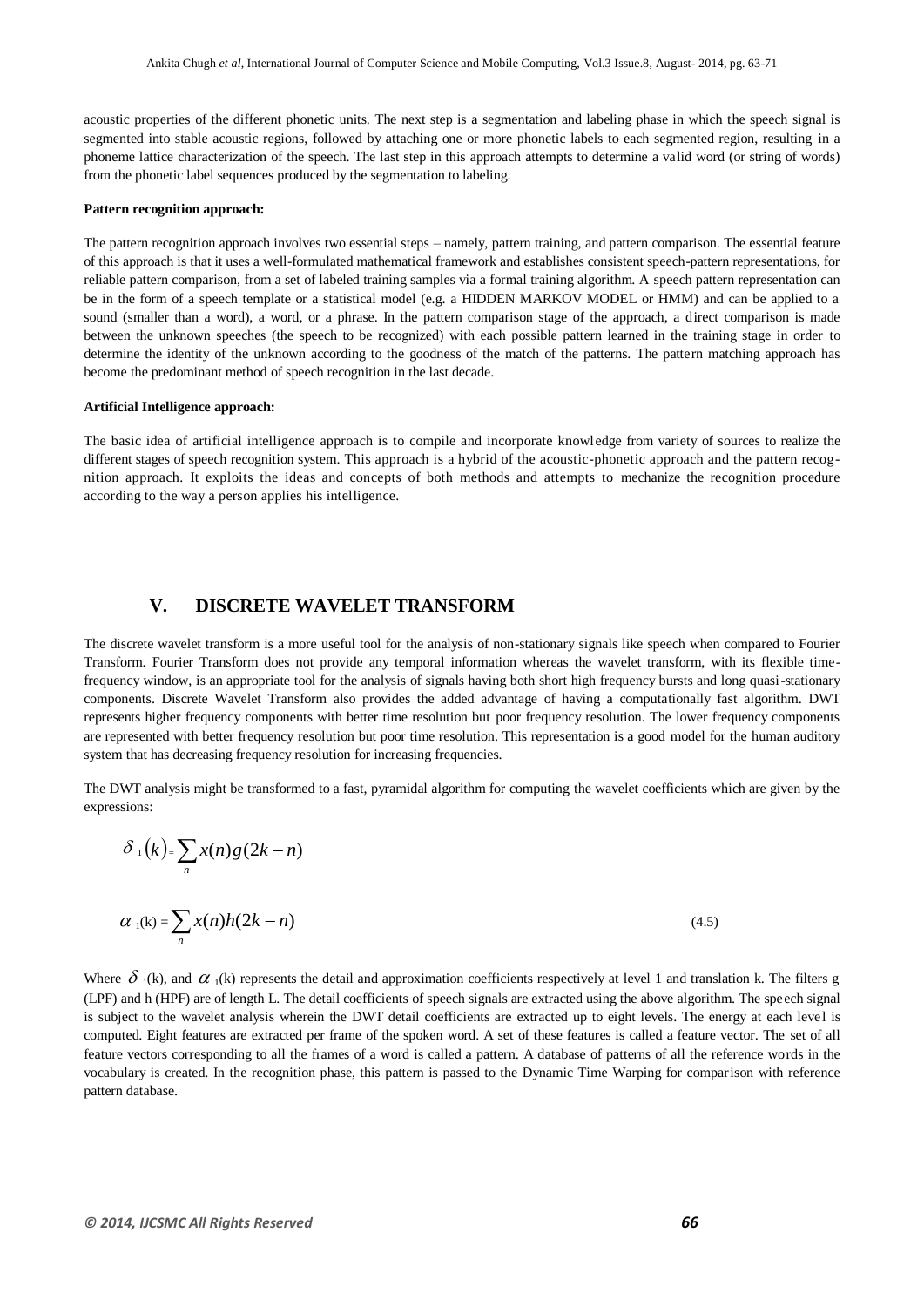## **VI. DYNAMIC TIME WRAPING**

There is need for time alignment of test and reference frames before pattern matching because different utterances of the same word may be of different durations. So dynamic programming is used to warp the feature vectors of reference speech over the test speech such that there is maximum match. This process is called Dynamic Time Warping.

DTW matches an incoming test word represented by a string of features. The degree of dissimilarity between the two speech frames is the distance between two speech frames is the distance between the two feature vectors extracted from the DWT coefficients corresponding to those frames. This is given by

#### d  $(i,j)=d(a(m),b(m'))$

Where  $a(m)$  and  $b(m')$  are the feature vectors extracted from the i<sup>th</sup> and the j<sup>th</sup> frame respectively.

## **VII. METHODOLOGY**

For feature extraction, firstly the input analog signal is converted into digital form by A/D converter. Next the function of the preemphasizer is to boost the signal spectrum approximately 20 dB per decade. The Digitized speech signal is put through a low-order digital system, to spectrally flatten the signal and to make it less susceptible to finite precision effects later in the signal processing. The next step in the processing is to windowing each individual frame so as to minimize the signal discontinuities at the beginning and end of each frame and framing. At last step in feature extraction technique, Discrete Wavelet Transform is used to compute the details and approximation coefficients and form the feature vector codebook or pattern database to whom, test pattern is compared. For pattern matching dynamic wrap programming is used to warp the feature vectors of reference speech over the test speech such that there is maximum match. DWT mainly computes the minimum distance between test pattern and stored pattern. Fig 2 explains the above methodology.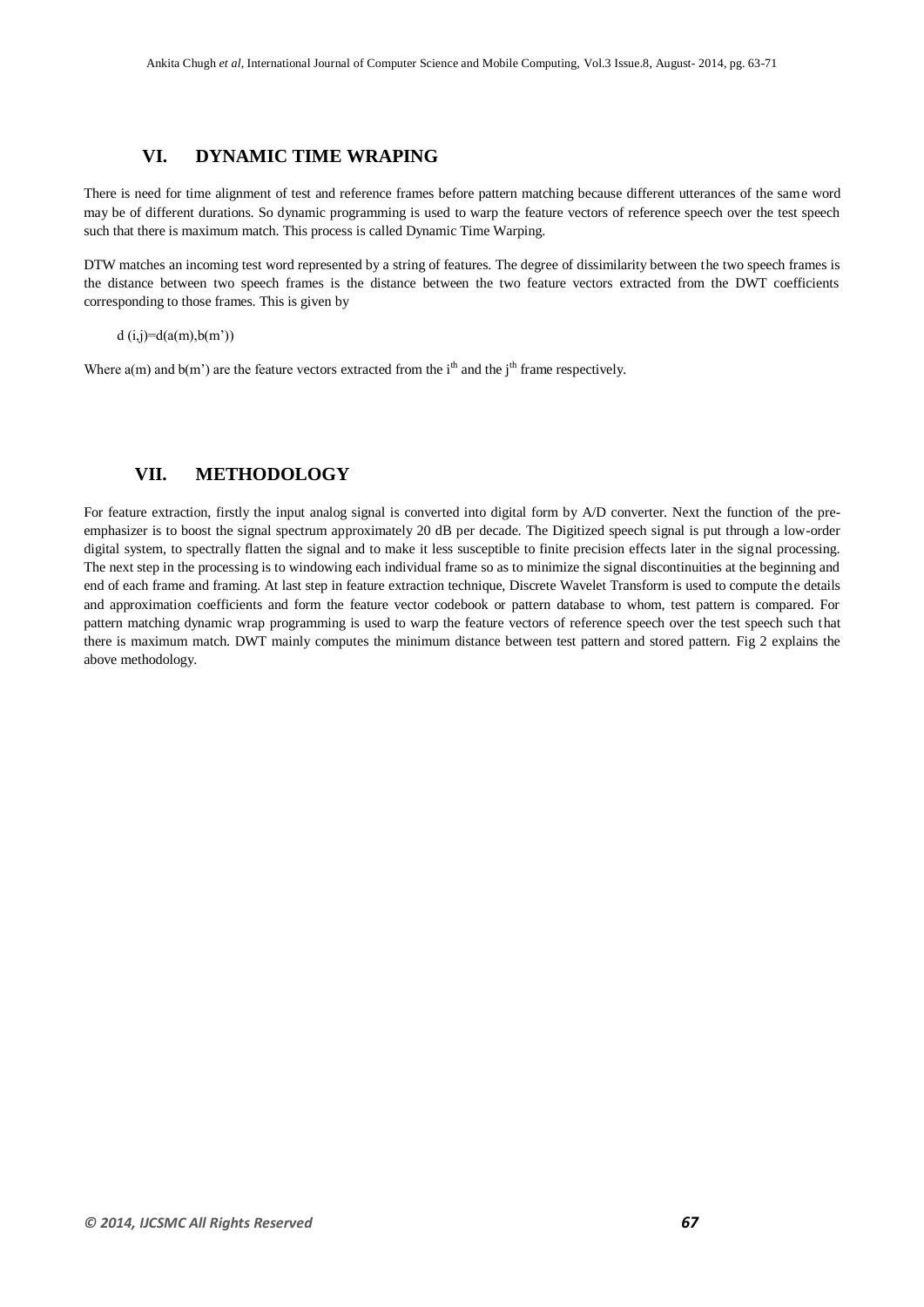

Fig.2 Block diagram of DWT based speech recognition

## **VIII. RESULTS AND ANALYSIS**

The experiments were conducted to extract features by wavelet transform in order to classify spoken words. A template was made which contained the words: These are the words for offline project.

- 1. Dheeraj
- 2. Amit
- 3. Satyender
- 4. Naveen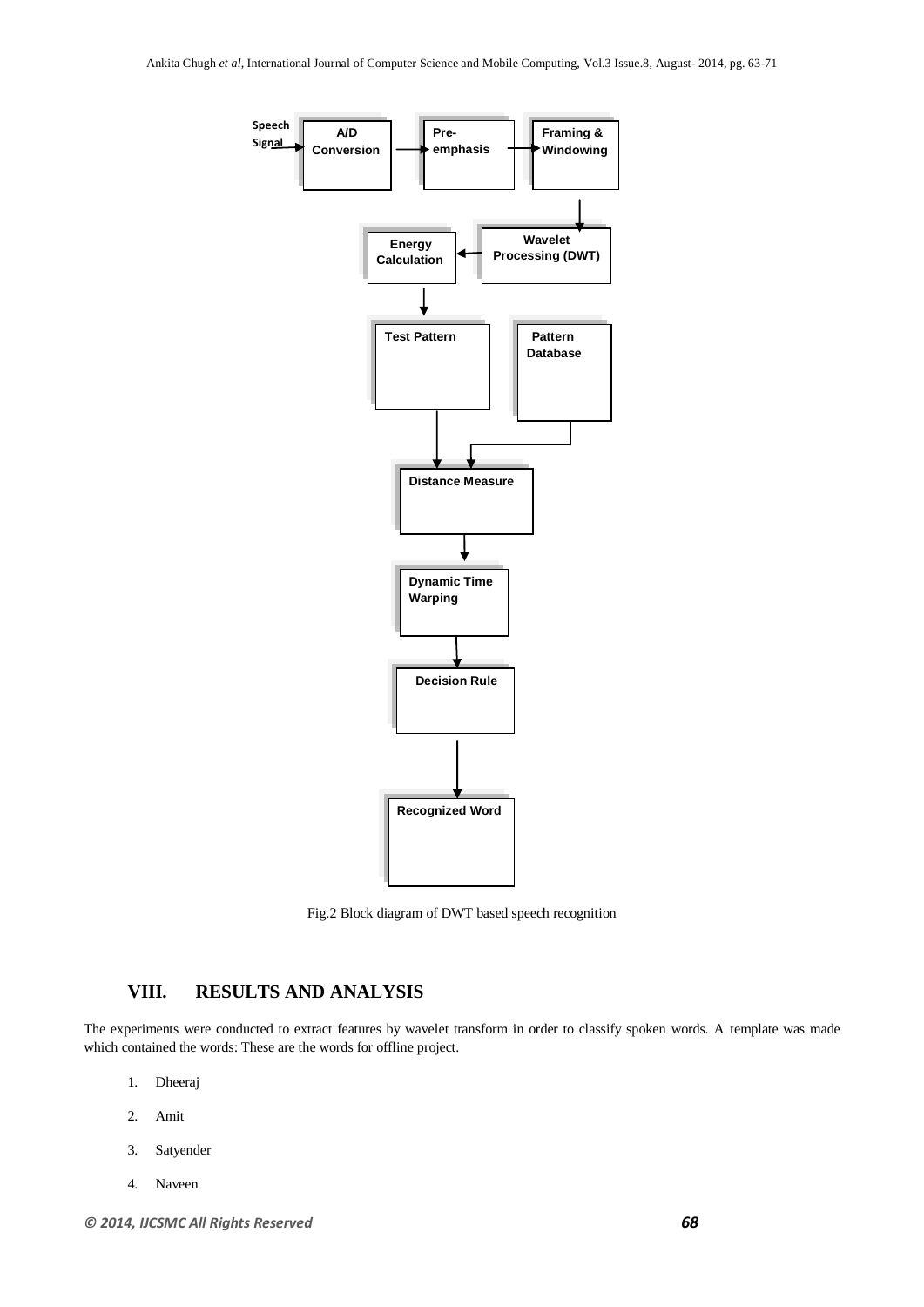- 5. Vikas
- 6 Akash
- 7. Sachin
- 8. Rakesh
- 9. Atul
- 10. Rajesh

Other template was made which contained the words: These are the words for online project.

- 1. Dheeraj
- 2. Amit

Dynamic time warping is used to account for signals that have different durations. This is useful for trying to match speech signals because of the stretching and compression of the different phonetic portions of the speech signals. A linear time alignment comparison is not sufficient.

Dynamic time warping finds the minimum distortion between frames of the input signal and the template signal. The Euclidean distance measure is more sensitive to distortions between signals on the time axis. Dynamic time warping tries to take care of this problem by shifting the time axis in order to detect signals that are out of the phase with each other.

Wavelet transform was used for feature extraction on these words. The overall system was divided in to two parts: training phase and recognition phase. The type of wavelet used for both phases is same. Further the frame duration ranging from 18 ms to 32 ms was used for experimentation for both the stages. Then it was tested for speaker dependent and speaker independent. In speaker dependent system, the template included for reference for the same speaker was used. Experiment was done on the speech patterns from the five speakers and in speaker independent system; the patterns of the speaker were not included. Finally the percentage word error rate was calculated for both types of systems. The % word error rate is calculated using the following method.

% word error rate= (no. of mismatch words /total no. of words uttered) $*100$ 

Percentage word error rate is also calculated using short time Fourier Transform for feature extraction.

| Frame duration (ms)<br><b>Wavelet Name</b> | 32 | 30 | 28 | 26 | 24 | 22 | 20 | 18 |
|--------------------------------------------|----|----|----|----|----|----|----|----|
| Db <sub>4</sub>                            | 20 | 18 | 17 | 16 | 16 | 16 | 15 | 18 |
| Db4,L2                                     | 19 | 18 | 16 | 16 | 16 | 16 | 17 | 18 |
| Db4,L4                                     | 18 | 17 | 11 | 16 | 16 | 17 | 16 | 19 |
| Db8,L3                                     | 12 | 12 | 12 | 14 | 14 | 14 | 10 | 12 |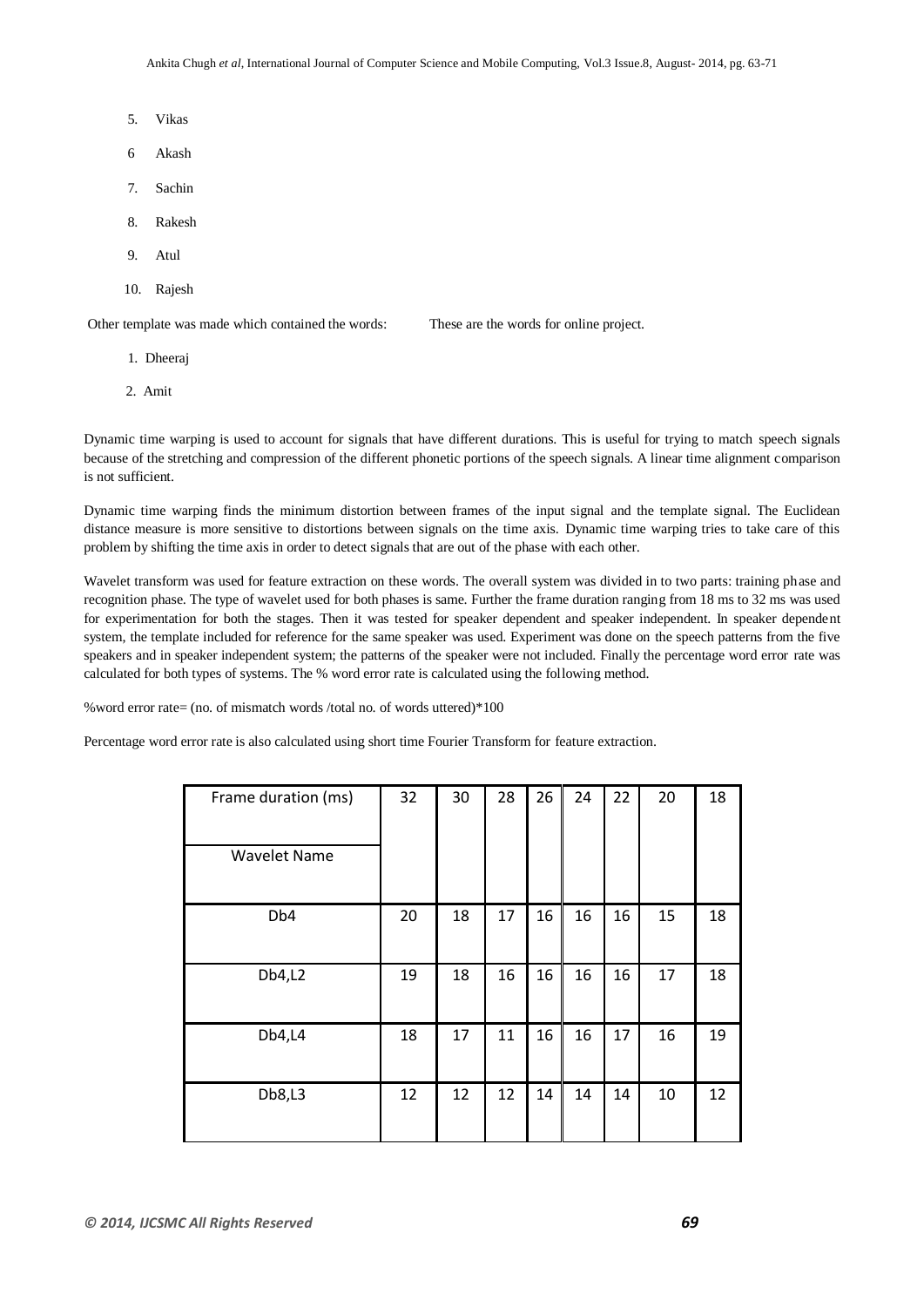| Db8,L5      | 10 | 10 | 9  | 9              | 6  | 6  | 5  | 8  |
|-------------|----|----|----|----------------|----|----|----|----|
| Haar        | 5  | 5  | 6  | $\overline{7}$ | 9  | 10 | 11 | 15 |
| <b>STFT</b> | 15 | 15 | 12 | 11             | 10 | 9  | 9  | 10 |
|             |    |    |    |                |    |    |    |    |

#### Fig.3 Percentage word error rate for speaker dependent system

The above table shows that the % word error rate ( 5%) is lowest at 20 ms of frame duration for Db8 wavelet and for Haar wavelet has lowest word error rate (5%) is at 32 ms and at 30 ms. In Short Time Fourier Transform Percentage word error rate is minimum at 20 ms (frame duration) which is (9%).





## **IX. CONCLUSION**

Speech recognition is the task of extracting features from a speech signal and using a classifying algorithm on these features. The goal is to accurately distinguish any speech signal from other speech signals. The speech recognition process is divided into two phases: the feature extraction stage and classifying stage. During feature extraction stage, features of the speech signal that help in differentiating the signal from others are extracted from the signal and saved. Classifying processes use these features to try to determine what user utters. Wavelets express signals as sum of wavelets and their translation and dilations. They act in much the same way as Fourier analysis but can approximate signal which contain both large and small features, as well as sharp spikes and discontinuities. This is due to the fact that wavelets do not use a fixed time-frequency window. The underlying principle of wavelets is to analyze according to scale. The approach taken in this is to use wavelet transform to extract coefficients from the spoken words and to use dynamic time warping for classifying them as a part of pattern recognition approach. Pre-emphasis is done to boost up the voiced section of the